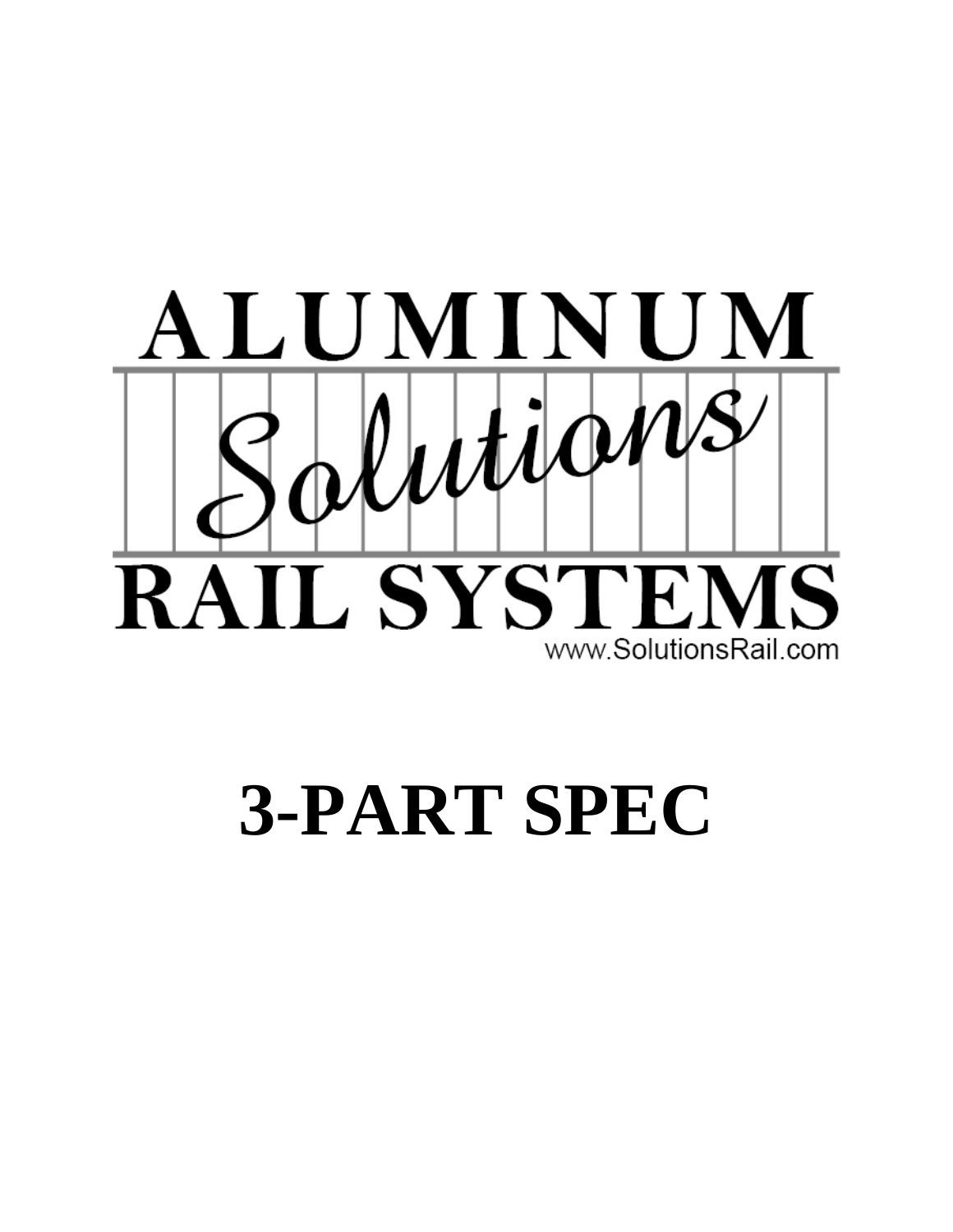#### **SECTION 05720**

#### **ORNAMENTAL ALUMINUM RAILINGS**

# **PART 1 - GENERAL**

# 1.01 SUMMARY

- A. Section Includes:
	- a. Solutions aluminum extruded shape top rail, square or round balustrade & rectangular bottom rail.
	- b.Rotating joint connections to permit adaption to slope (stair) railing.
	- c.Pre-fabricated structural mounting post system [surface mounting] [side/fascia mounting].

#### 1.02 REFERENCES

- A. American National Standard Specifications (ANSI)
	- 1. ANSI A1264.1 Safety Requirements for Workplace Floor and Wall Openings, Stairs, and Railing Systems.
- B. American Society for Testing and Materials: Standard Specifications (ASTM)
	- 1. ASTM B 211 Standard Specification for Aluminum and Aluminum-Alloy Bar, Rod, Wire.
	- 2. ASTM B 247 Standard Specification for Aluminum and Aluminum Die Forgings, Hand Forgings and rolled Ring Forgings.
	- 3. ASTM B 429 Standard Specification for Aluminum-Alloy Extruded Structural Pipe and Tube.
	- 4. ASTM E 935 Standard Test Methods for Performance of Permanent Metal Railing Systems and Rails for Buildings.
	- 5. ASTM E 985 Standard Test Methods for Permanent Metal Railing Systems and Rails for Buildings.

#### 1.03 PERFORMANCE REQUIREMENTS

- A. Structural Performance: Engineer, fabricate, and install handrails, guardrails, and railing systems to withstand, when tested per ASTM E 935, loadings required by applicable building and safety codes but not less than the following: NOTE; Solutions Guard Railing has been tested for "Public Assembly- Open Areas" under the ASTM E 985 requirements.
	- 1. Concentrated and uniform loading need not be applied simultaneously.
		- a.Uniform load: [60 pounds per foot (74.3 kg/m)] applied at the top in any direction.
		- b.Concentrated load: [365 pounds (90.6 kg)] applied at the top in any direction.
		- c. Post  $(1-7/8" \& 3-1/2")$  surface  $\&$  side/fascia post mounts were part of the above testing procedure.

### 1.04 SUBMITTALS

- A. Product Data: Submit sufficient manufacturer's data to indicate compliance with these specifications. Mark data to indicate:
	- 1. Details of material and construction.
	- 2. Recommended installation requirements to properly accommodate the proposal railing and accessories.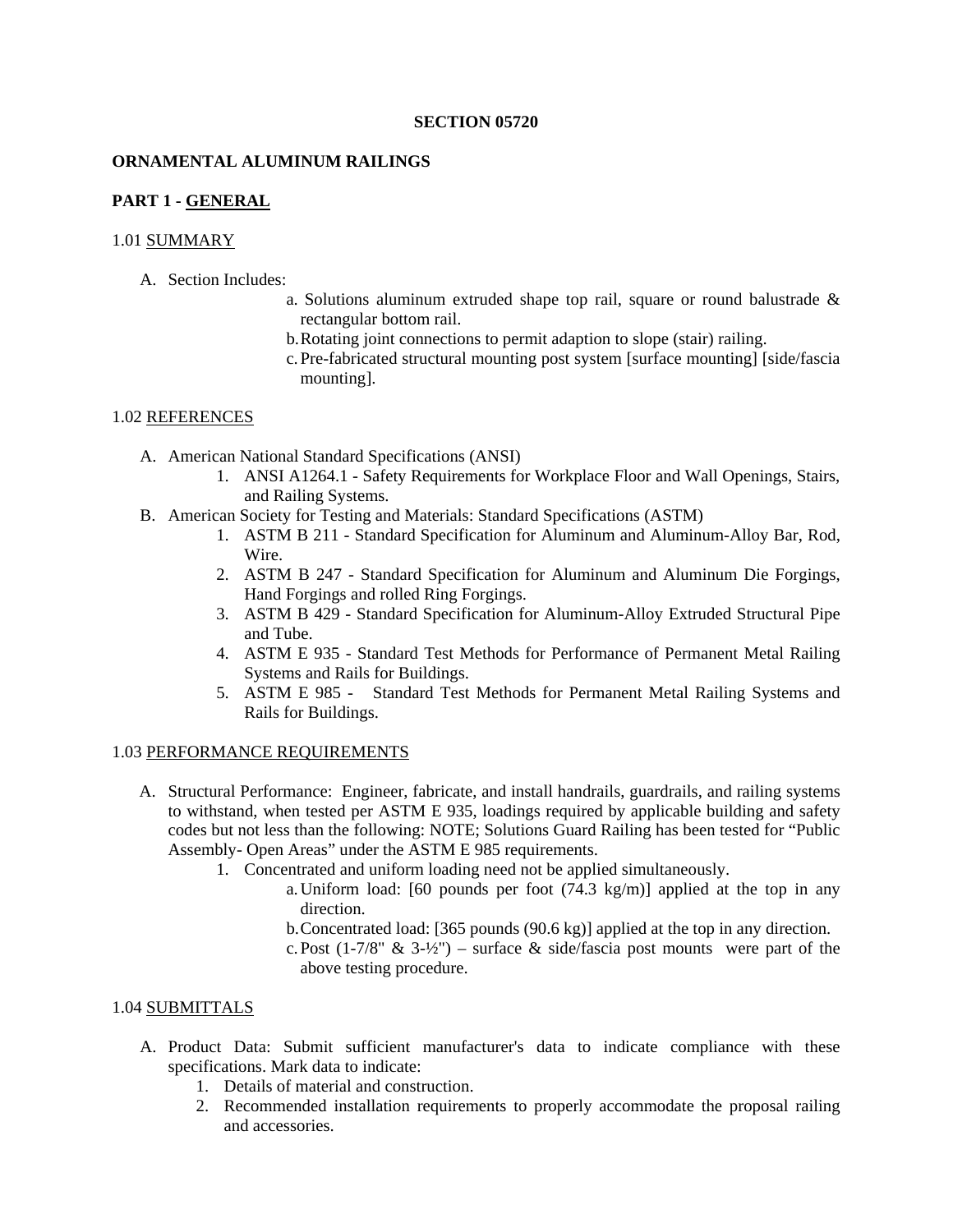- B. Shop Drawings: Submit shop drawings for fabrication and installation of rail system. Include plans, elevations and detail sections. Indicate materials, methods, finishes and types of joinery, fasteners, anchorages and accessory items. Provide setting diagrams and templates for anchorages, sleeves, and bolts installed by others.
- C. Load Tests: For railings required to meet structural loading requirements, submit results from ASTM E 935 (Public Assembly – Open Areas) conducted on the manufacturer's supplied system indicating compliance with required structural loading.
- D. Samples: Submit rail samples of same alloy and thickness of the work:
	- 1. Selection: Submit [color charts] [samples of materials] representing manufacturer's full range of available colors. --or--
	- 2. Verification: Two samples, minimum size 6 inches (15 cm) long of same alloy and thickness of the work, representing actual color and finish of products to be installed.

# 1.05 QUALITY ASSURANCE

- A. Regulatory Requirements: Comply with requirements of building authorities having jurisdiction in project location and the following:
	- 1. Handrail Standard: ANSI A1264.1
- B. Codes and Regulations:
	- 1. Occupational Safety and Health Administration 29 CFR 1910.23 Guarding floor and wall openings.
	- 2. ASTM E 935 Public Assembly Open Areas Standard Test Methods for Performance of Permanent Metal Railing Systems and Rails for Buildings.
	- 3. ASTM E 985 Standard Test Methods for Permanent Metal Railing Systems and Rails for Buildings.
- C. Manufacturer Qualifications: Minimum three (5) years documented experience producing guard rail and hand rail systems..

### 1.06 DELIVERY, STORAGE, AND HANDLING

- A. Deliver hand rails, guard rails, railing systems, and related components in protective packaging. Inspect materials to ensure that specified products have been received.
- B. Store components to avoid damage from moisture, abrasion, and other construction activities.
- C. Deliver and maintain material in original packaging until installation.

### 1.07 PROJECT CONDITIONS

A. Field Measurements: Take measurements of actual dimensions where necessary for fit without gaps. Indicate measurements on shop drawings.

# **PART 2 - PRODUCTS**

### 2.01 MANUFACTURERS

- A. Acceptable Manufacturer: Fairway Building Products, L.P. "Solutions Aluminum Railing".
- B. Guard Rail System: Solutions Aluminum Rail System: guard rail system shall consist of:
	- 1. Top Rail  $2\frac{3}{4}$ " x 2" "Bread Loaf" shape with graspable finger returns
	- 2. Bottom Rail 1-7/16" x 1" Rectangle shape with baluster inserts installed (baluster centers will vary depending on rail length).
	- 3. Balustrade 3/4" Square or Round balusters. Length of baluster will vary in length depending on rail height (36" or 42").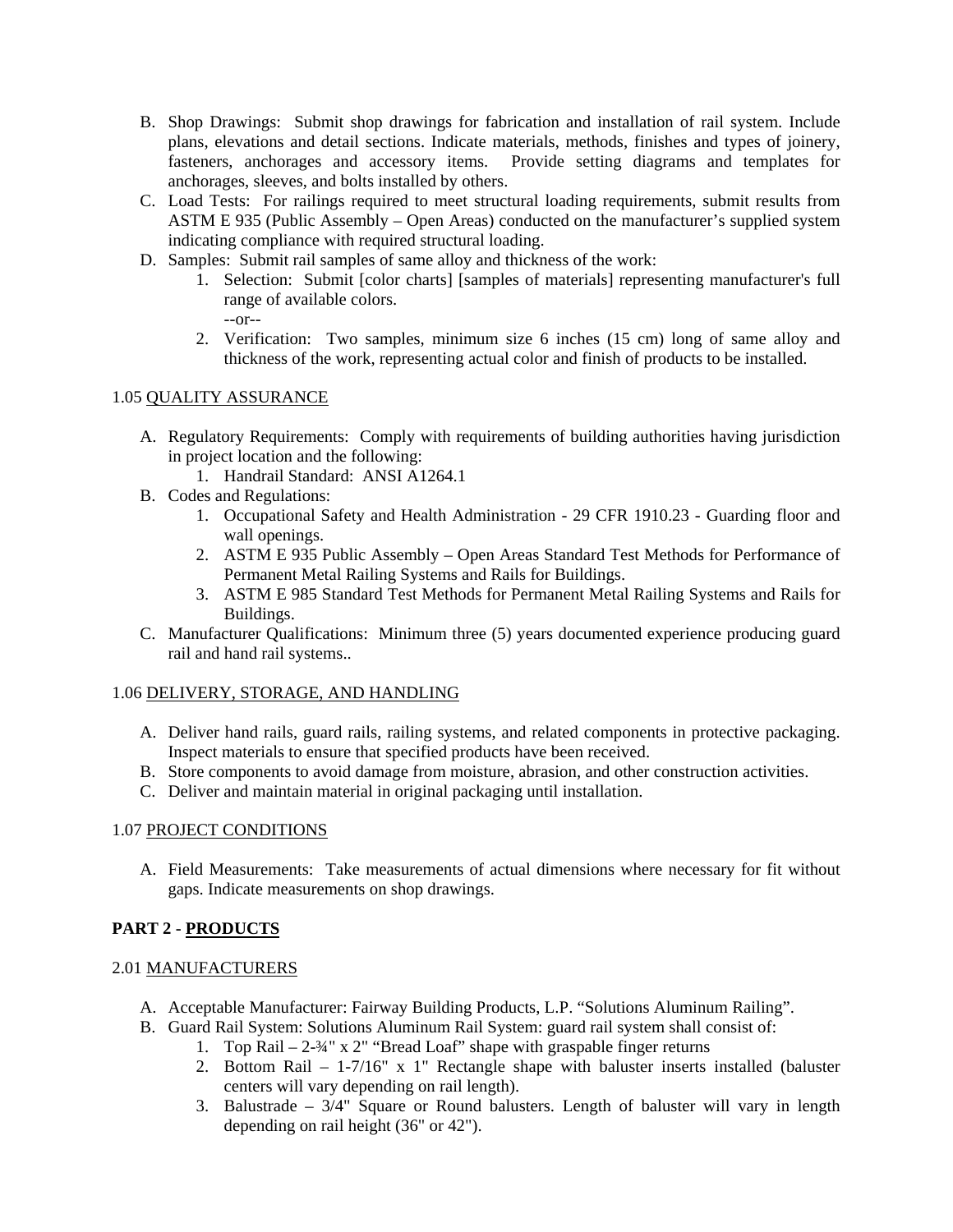- 4. Newel Post
	- a. 1-7/8 Square Post 1-7/8" x 1-7/8" x 39" (36" height rail), 48" (42" height) rail or 54" (42" side mount or stair rail). Aluminum post to be used in conjunction with Surface Mount or Side/Fascia Mount Structural Post Mount.
	- b.3-½" Square Post 3-½" x 3-½" x 39" (36" height rail), 48" (42" height rail) or 54" (stair rail). Aluminum Post to be used in conjunction with Structural Surface Mount .
	- c. 1-7/8" Side/Fascia Post Mount 1-7/8" Structural Post in both Surface & Side/Fascia Mount. Manufactured to accept aluminum posts .
	- d.3-½" Surface Post Mount 3-½" Structural post in surface post mount only. Manufactured to accept aluminum posts .
- 5. Cast Aluminum Mounting Brackets
	- a.Top Rail Top rail mounting brackets are available in Post To Post (3-½") and Over The Post (1-7/8") mounting for both level, level angle & stair (slope) rail.
	- b.Bottom Rail Bottom rail mounting brackets serve both Post To Post and Over The Post mounting applications.

# 2.02 RAILING MATERIALS

- A. Rail, post and balusters: Aluminum extrusions; alloy and temper 6063-T6.
	- 1. Pipe: ASTM B 429.
	- 2. Tube: ASTM B 211.
- B. Base Flanges, Anchors, and railing accessories: ASTM B 247.
	- 1. Manufacturer's standard ANSI 713 alloy cast bases or solid aluminum 6063 stock.
- C. Fasteners: All fasteners used in the system shall be stainless steel and of self-tapping design.

### 2.03 FABRICATION

- A. Top rails shall be inserted into Cast Aluminum Mounting Brackets without splices.
- B. Cuts shall be clean and free of nicks and burrs before assembly.
	- 1. All posts shall be surface or side/fascia mounted with stainless steel mounting hardware consistent industry standards and consideration for substrata in use and prevailing code requirements.

### 2.04 FINISHES

- A. Solutions Aluminum Rail System shall have a Power Coated Finish & Colors as follows:
	- 1. AAMA 2604-05 Finish Standards (American Architectural Manufacturers Association)
	- 2. Colors Black, White & Bronze

# **PART 3 - EXECUTION**

### 3.01 EXAMINATION

- A. Installer's Examination: Examine conditions under which construction activities of this section are to be performed.
	- 1. Submit written notification to Architect and system manufacturer if such conditions are unacceptable.
	- 2. Beginning erection constitutes installer's acceptance of conditions.

### 3.02 PREPARATION